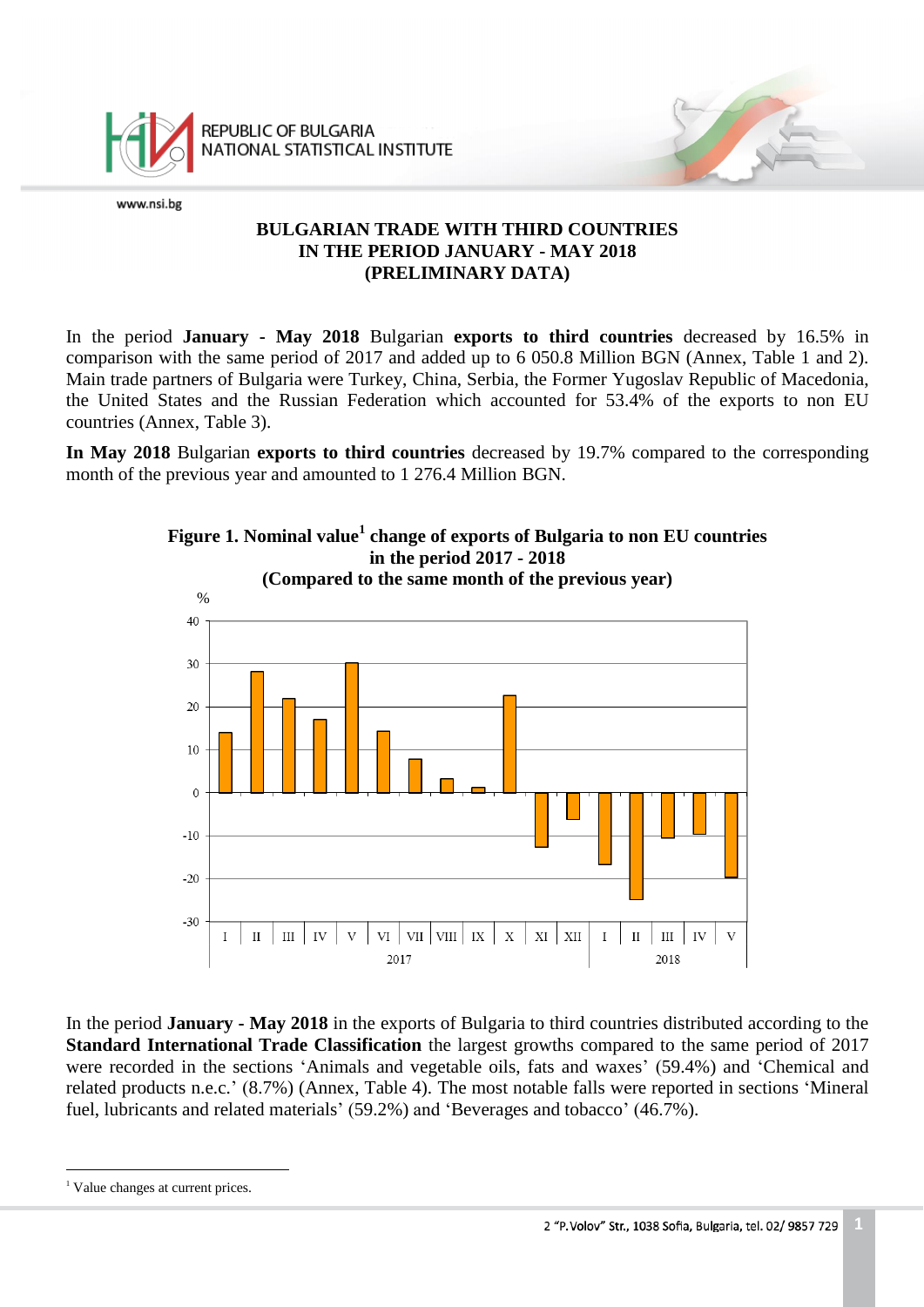

REPUBLIC OF BULGARIA NATIONAL STATISTICAL INSTITUTE

www.nsi.bg

**Bulgarian imports from third countries** in the period **January - May 2018** decreased by 1.6% in comparison with the same period of 2017 and added up to 8 514.0 Million BGN (at CIF prices) (Annex, Table 1 and 2). The largest amounts were reported for the goods imported from the Russian Federation, Turkey, China and Serbia (Annex, Table 3).

**In May 2018** Bulgarian imports from third countries increased by 1.0% compared to the corresponding month of the previous year and amounted to 1 801.6 Million BGN.



**Figure 2. Nominal value<sup>1</sup> change of imports of Bulgaria to non EU countries in the period 2017 - 2018**

In the period **January - May 2018** in the imports of Bulgaria from third countries distributed according to the **Standard International Trade Classification** the largest growths compared to the same period of 2017 were recorded in the section 'Animals and vegetable oils, fats and waxes' (36.1%) and 'Beverages and tobacco' (24.1%) (Annex, Table 4). The most notable fall was observed in sector 'Mineral fuel, lubricants and related materials' (23.7%).

**The foreign trade balance** of Bulgaria (export FOB - import CIF) **with third countries** in the period January - May 2018 was negative and added up to 2 463.2 Million BGN (Annex, Table 1). The trade balance at FOB/FOB prices (after elimination of transport and insurance costs on imports) was also negative and amounted to 1 848.4 Million BGN.

**In May 2018** the foreign trade balance of Bulgaria **(export FOB - import CIF)** with third countries was negative and amounted to 525.2 Million BGN.

 $<sup>1</sup>$  Value changes at current prices.</sup>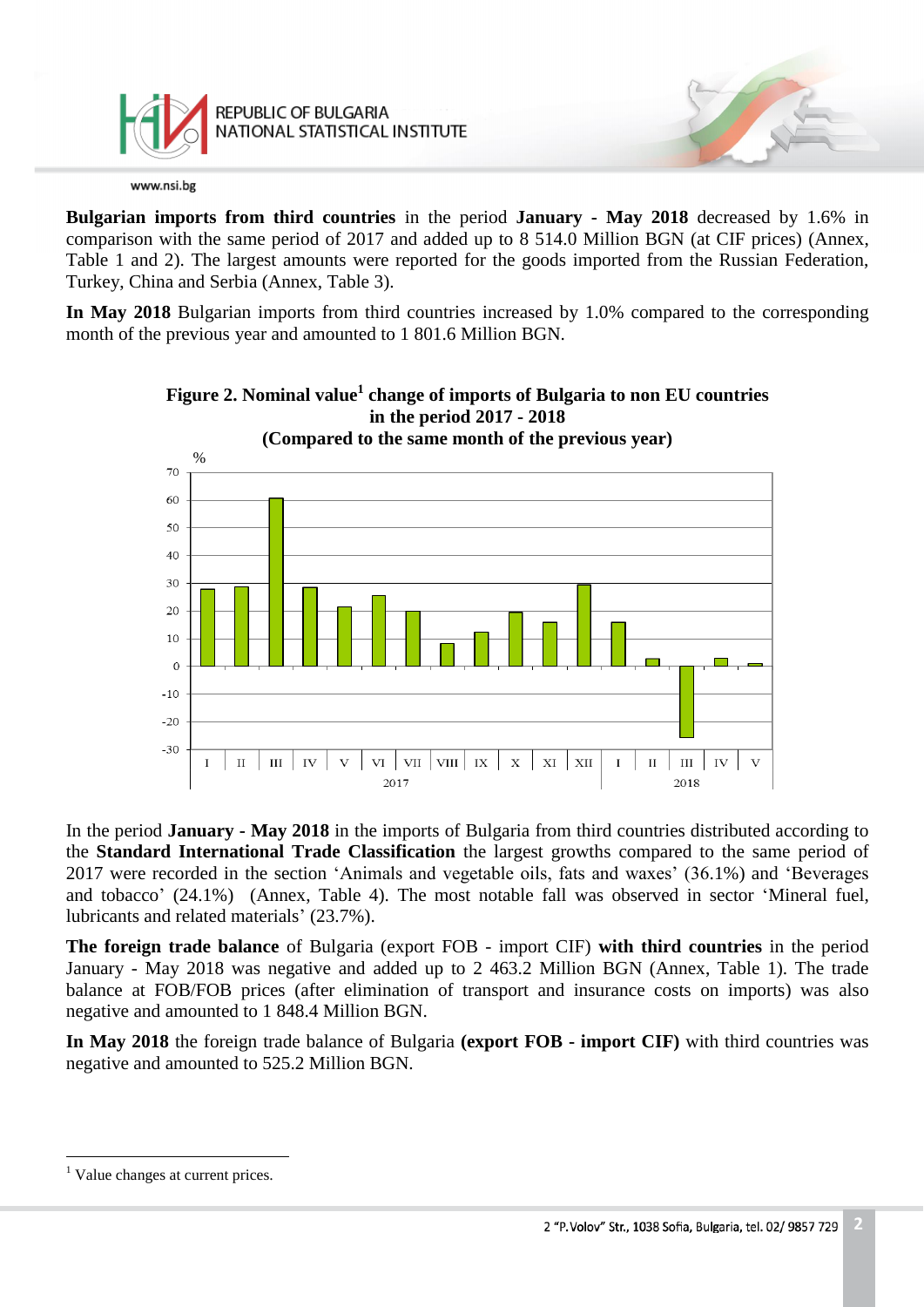

# **Bulgarian trade with third countries and EU - total**

In the **period January - May 2018** the value of **all the goods exported** from Bulgaria amounted to 20 934.9 Million BGN and in comparison with the same period of 2017 the exports increased by 2.0% (Annex, Table 1 and 2).

In **May 2018** the total exports added up to 4 301.2 Million BGN and decreased by 3.5% compared to the corresponding month of the previous year.



## **Figure 3. Nominal value<sup>1</sup> change of exports of Bulgaria in the period 2017 - 2018 (Compared to the same month of the previous year)**

The total value of **all the goods imported** in the country in the period **January - May 2018** amounted to 24 896.9 Million BGN (at CIF prices), or by 5.5% more than the same period of 2017 (Annex, Table 1 and 2).

In **May 2018** the total imports increased by 4.4% compared to the same month of the previous year and added up to 5 163.4 Million BGN.

<sup>&</sup>lt;sup>1</sup> Value changes at current prices.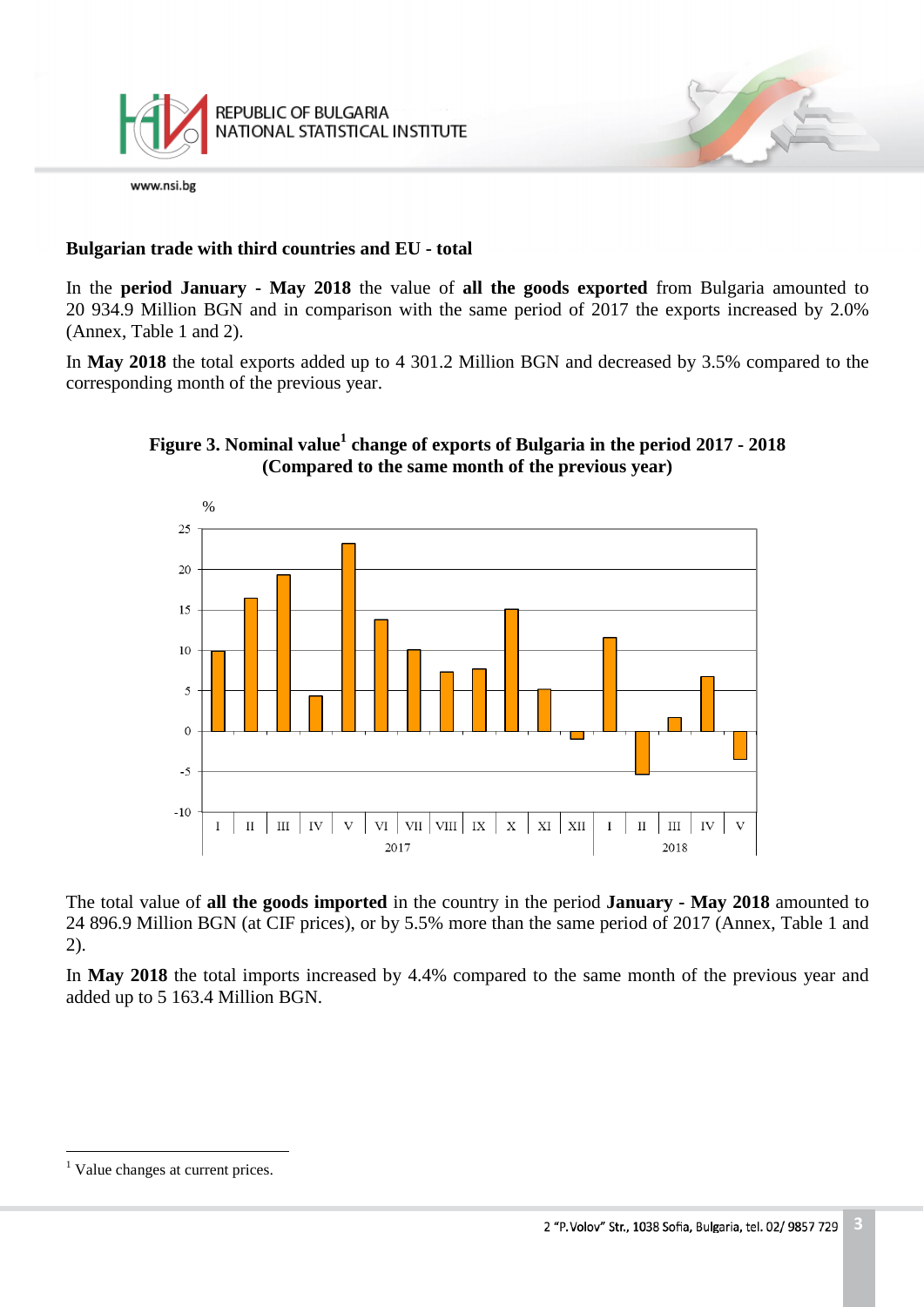





The **total foreign trade balance** (exports FOB - import CIF) was negative in the period **January - May 2018** and amounted to 3 962.0 Million BGN (Annex, Table 1 and 2). At FOB/FOB prices (after elimination of transport and insurance costs on imports) in the period January - May 2018 the total foreign trade balance was also negative and added up to 2 378.4 Million BGN.

In **May 2018** the total foreign trade balance (exports FOB - import CIF) was negative and added up to 862.2 Million BGN. The trade balance at FOB/FOB prices was also negative and amounted to 565.0 Million BGN.

 $<sup>1</sup>$  Value changes at current prices.</sup>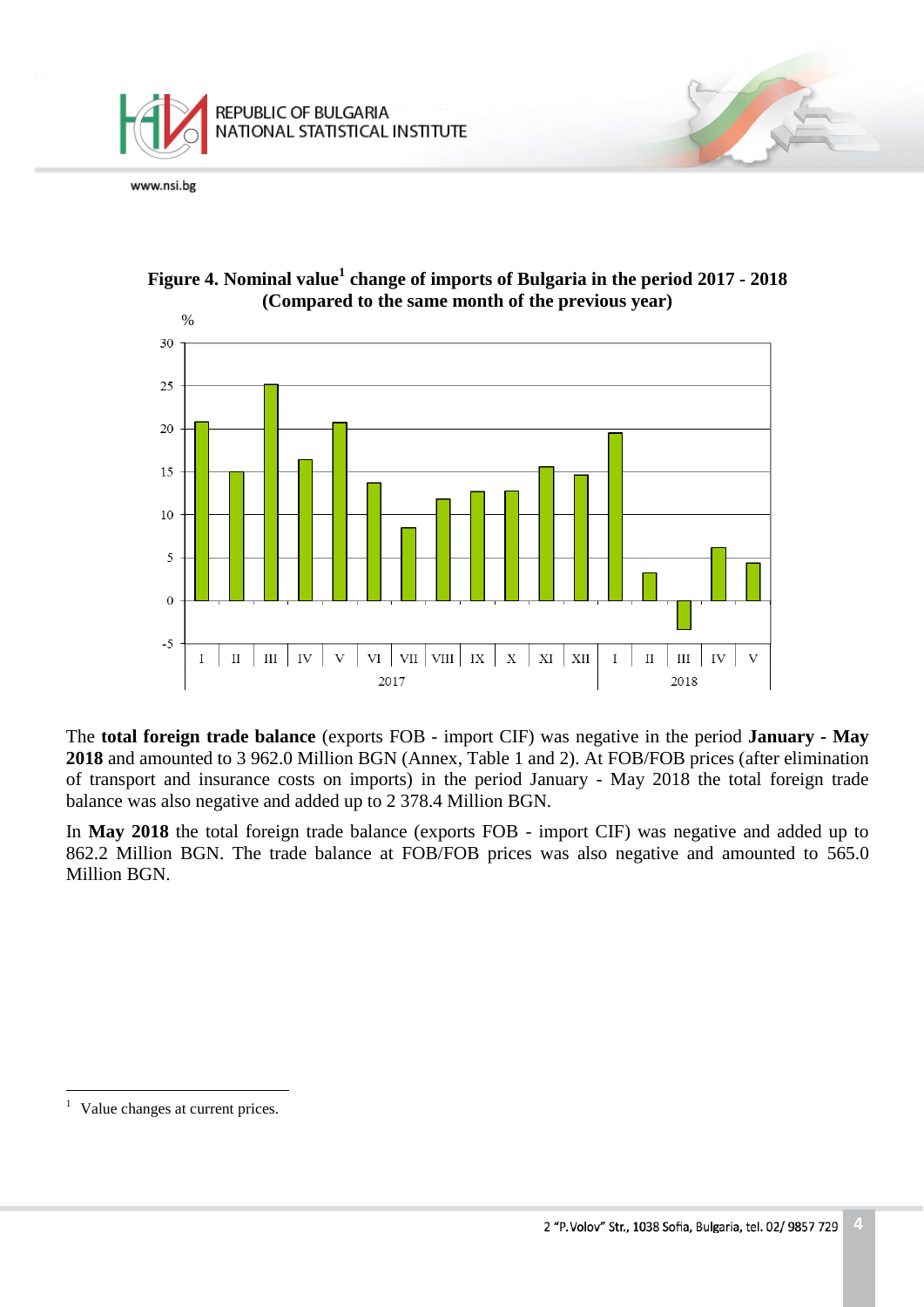

**Annex**

### **Table 1**

|                       |                      |         |               |                      |           |               |                                    |         |               |                                |           |               |                                            |          | (Million BGN) |
|-----------------------|----------------------|---------|---------------|----------------------|-----------|---------------|------------------------------------|---------|---------------|--------------------------------|-----------|---------------|--------------------------------------------|----------|---------------|
|                       | <b>Exports - FOB</b> |         |               | <b>Imports - CIF</b> |           |               | <b>Imports - <math>FOB2</math></b> |         |               | <b>Trade balance - FOB/CIF</b> |           |               | <b>Trade balance - FOB/FOB<sup>2</sup></b> |          |               |
| <b>Months/Periods</b> | <b>Total</b>         | EU      | <b>Non EU</b> | <b>Total</b>         | <b>EU</b> | <b>Non EU</b> | Total                              | EU      | <b>Non EU</b> | Total                          | EU        | <b>Non EU</b> | Total                                      | EU       | <b>Non EU</b> |
| I.2017                | 3750.5               | 2438.4  | 1312.1        | 4229.9               | 2652.1    | 1577.8        | 3944.3                             | 2480.5  | 1463.8        | $-479.4$                       | $-213.7$  | $-265.7$      | $-193.8$                                   | $-42.1$  | $-151.7$      |
| II.2017               | 4043.8               | 2523.6  | 1520.2        | 4428.9               | 2820.8    | 1608.1        | 4135.5                             | 2647.2  | 1488.3        | $-385.1$                       | $-297.2$  | $-87.9$       | $-91.7$                                    | $-123.6$ | 31.9          |
| III.2017              | 4373.3               | 2962.0  | 1411.3        | 5305.7               | 3328.1    | 1977.6        | 4972.9                             | 3134.4  | 1838.5        | $-932.4$                       | $-366.1$  | -566.3        | $-599.6$                                   | $-172.4$ | $-427.2$      |
| I - III.2017          | 12167.6              | 7924.0  | 4243.6        | 13964.5              | 8801.0    | 5163.5        | 13052.7                            | 8262.1  | 4790.6        | -1796.9                        | $-877.0$  | $-919.9$      | $-885.1$                                   | $-338.1$ | $-547.0$      |
| IV.2017               | 3907.0               | 2495.6  | 1411.4        | 4684.4               | 2977.7    | 1706.7        | 4385.0                             | 2792.3  | 1592.7        | $-777.4$                       | $-482.1$  | $-295.3$      | $-478.0$                                   | $-296.7$ | $-181.3$      |
| V.2017                | 4457.5               | 2867.3  | 1590.2        | 4946.4               | 3163.0    | 1783.4        | 4635.0                             | 2973.9  | 1661.1        | $-488.9$                       | $-295.7$  | $-193.2$      | $-177.5$                                   | -106.6   | $-70.9$       |
| I - V.2017            | 20532.1              | 13286.9 | 7245.2        | 23595.3              | 14941.7   | 8653.6        | 22072.7                            | 14028.3 | 8044.4        | $-3063.2$                      | $-1654.8$ | $-1408.4$     | $-1540.6$                                  | $-741.4$ | $-799.2$      |
|                       |                      |         |               |                      |           |               |                                    |         |               |                                |           |               |                                            |          |               |
| I.2018                | 4185.8               | 3092.9  | 1092.9        | 5056.1               | 3226.8    | 1829.3        | 4713.7                             | 3021.8  | 1691.9        | $-870.3$                       | $-133.9$  | $-736.4$      | $-527.9$                                   | 71.1     | $-599.0$      |
| II.2018               | 3829.0               | 2686.1  | 1142.9        | 4572.9               | 2918.8    | 1654.1        | 4284.8                             | 2751.1  | 1533.7        | $-743.9$                       | $-232.7$  | $-511.2$      | $-455.8$                                   | $-65.0$  | $-390.8$      |
| III.2018              | 4445.7               | 3181.7  | 1264.0        | 5129.4               | 3657.9    | 1471.5        | 4801.0                             | 3430.4  | 1370.6        | $-683.7$                       | $-476.2$  | $-207.5$      | $-355.3$                                   | $-248.7$ | $-106.6$      |
| <b>I - III.2018</b>   | 12460.5              | 8960.7  | 3499.8        | 14758.4              | 9803.5    | 4954.9        | 13799.5                            | 9203.3  | 4596.2        | -2297.9                        | $-842.8$  | $-1455.1$     | $-1339.0$                                  | $-242.6$ | $-1096.4$     |
| IV.2018               | 4173.2               | 2898.6  | 1274.6        | 4975.1               | 3217.6    | 1757.5        | 4647.6                             | 3017.2  | 1630.4        | $-801.9$                       | $-319.0$  | $-482.9$      | $-474.4$                                   | $-118.6$ | $-355.8$      |
| V.2018                | 4301.2               | 3024.8  | 1276.4        | 5163.4               | 3361.8    | 1801.6        | 4866.2                             | 3193.6  | 1672.6        | $-862.2$                       | $-337.0$  | $-525.2$      | $-565.0$                                   | $-168.8$ | $-396.2$      |
| I - V.2018            | 20934.9              | 14884.1 | 6050.8        | 24896.9              | 16382.9   | 8514.0        | 23313.3                            | 15414.1 | 7899.2        | -3962.0                        | -1498.8   | $-2463.2$     | $-2378.4$                                  | -530.0   | -1848.4       |

### **Exports, imports and trade balance of Bulgaria in the period January - May 2017<sup>1</sup>and 2018<sup>1</sup> by months**

<sup>1</sup> Data are preliminary as of 12-th July 2018.

<sup>2</sup> By data of BNB for the transport costs.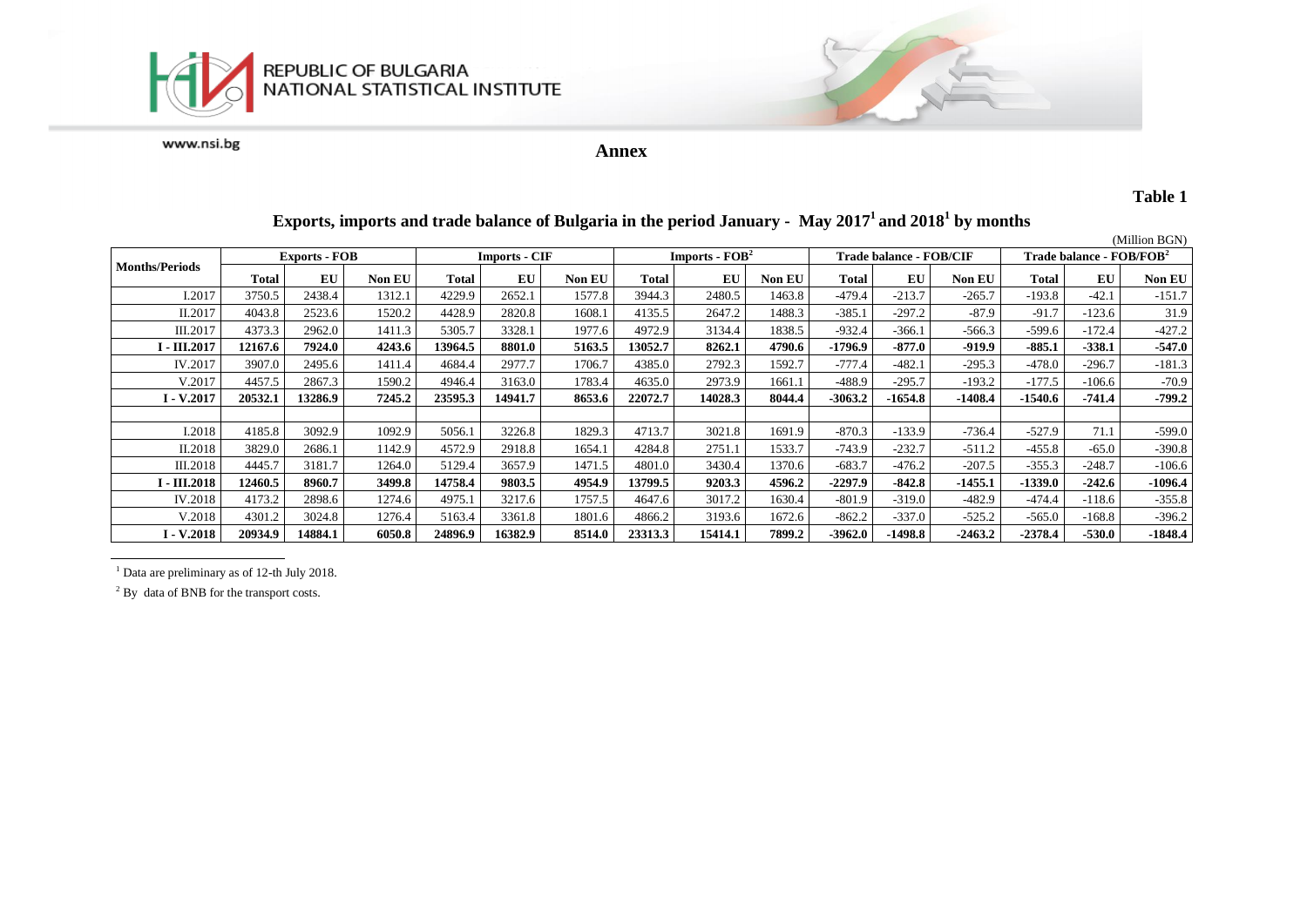



## **Table 2**

### **Value changes of exports and imports of Bulgaria in the period January - May 2018<sup>1</sup> compared to the same period of the previous year**

|                       |              |                      |               |              |                      |               |                      |      | (Per cent) |  |
|-----------------------|--------------|----------------------|---------------|--------------|----------------------|---------------|----------------------|------|------------|--|
| <b>Months/Periods</b> |              | <b>Exports - FOB</b> |               |              | <b>Imports - CIF</b> |               | <b>Imports - FOB</b> |      |            |  |
|                       | <b>Total</b> | EU                   | <b>Non EU</b> | <b>Total</b> | EU                   | <b>Non EU</b> | Total                | EU   | Non EU     |  |
|                       | 11.6         | 26.8                 | $-16.7$       | 19.5         | 21.7                 | 15.9          | 19.5                 | 21.8 | 15.6       |  |
| П                     | $-5.3$       | 6.4                  | $-24.8$       | 3.3          | 3.5                  | 2.9           | 3.6                  | 3.9  | 3.1        |  |
| Ш                     | 1.7          | 7.4                  | $-10.4$       | $-3.3$       | 9.9                  | $-25.6$       | $-3.5$               | 9.4  | $-25.5$    |  |
| $I - III$             | 2.4          | 13.1                 | $-17.5$       | 5.7          | 11.4                 | $-4.0$        | 5.7                  | 11.4 | $-4.1$     |  |
| <b>IV</b>             | 6.8          | 16.1                 | $-9.7$        | 6.2          | 8.1                  | 3.0           | 6.0                  | 8.1  | 2.4        |  |
| $\mathbf{V}$          | $-3.5$       | 5.5                  | $-19.7$       | 4.4          | 6.3                  | 1.0           | 5.0                  | 7.4  | 0.7        |  |
| $I - V$               | 2.0          | 12.0                 | $-16.5$       | 5.5          | 9.6                  | $-1.6$        | 5.6                  | 9.9  | $-1.8$     |  |

<sup>1</sup> Data are preliminary as of 12-th July 2018.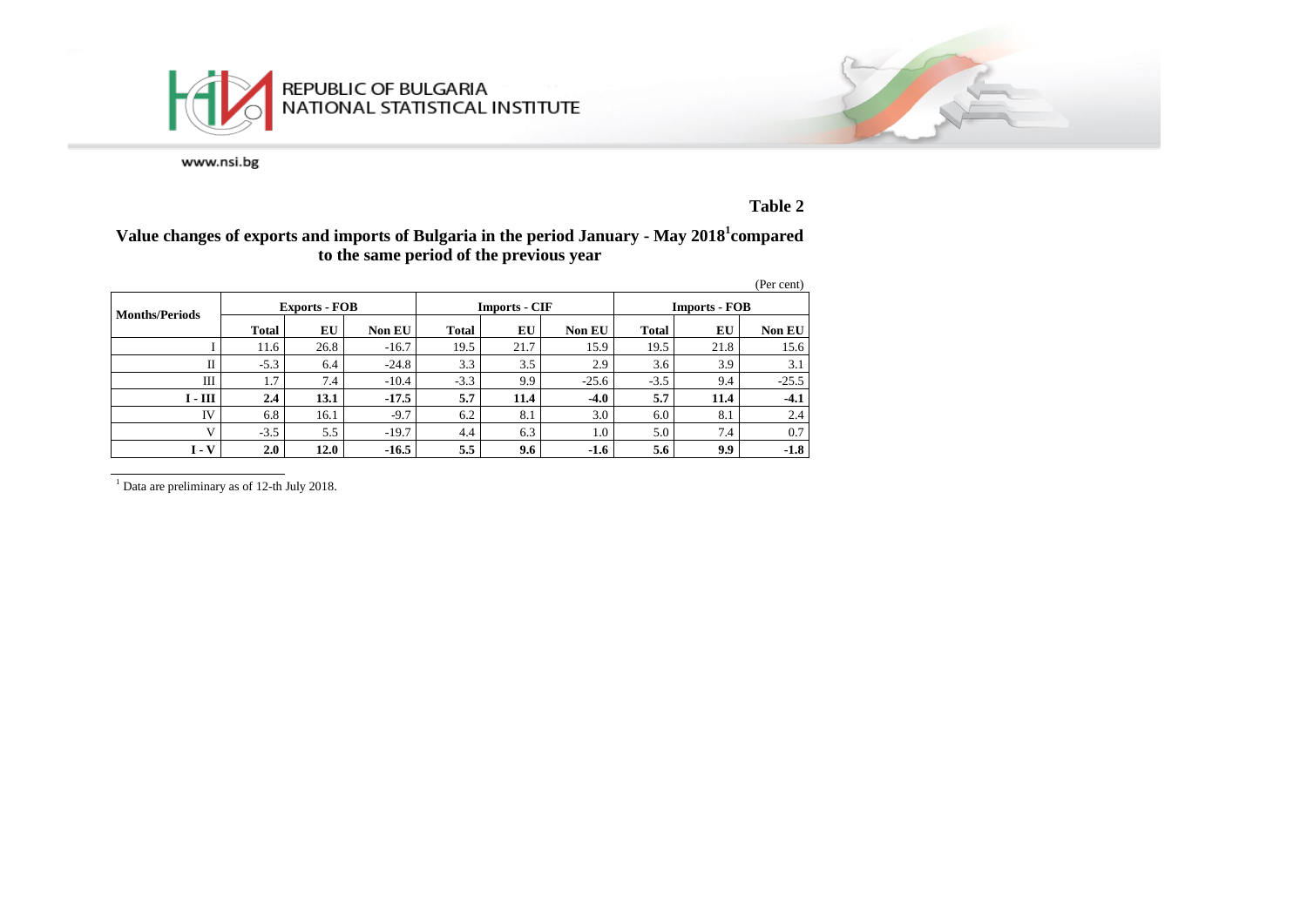



### **Table 3 Еxports, imports and trade balance of Bulgaria with main non EU partner countries<sup>1</sup>in the period January - May 2017<sup>2</sup>and 2018<sup>2</sup>**

|                                          |                    | <b>Exports - FOB</b> |                                          |                    | <b>Imports - CIF</b> | Trade balance -<br><b>FOB/CIF</b>          |                    |           |
|------------------------------------------|--------------------|----------------------|------------------------------------------|--------------------|----------------------|--------------------------------------------|--------------------|-----------|
| <b>Countries</b>                         | 2017               | 2018                 | <b>Change</b><br>compared<br>to the same | 2017               | 2018                 | <b>Change</b><br>compared<br>to the same   | 2017               | 2018      |
|                                          | <b>Million BGN</b> |                      | period of<br>the<br>previous<br>year - % | <b>Million BGN</b> |                      | period of<br>the<br>previous<br>$year - %$ | <b>Million BGN</b> |           |
| Third countries -total                   | 7245.2             | 6050.8               | $-16.5$                                  | 8653.6             | 8514.0               | $-1.6$                                     | $-1408.4$          | $-2463.2$ |
| of which:                                |                    |                      |                                          |                    |                      |                                            |                    |           |
| Albania                                  | 55.6               | 67.5                 | 21.4                                     | 13.7               | 10.5                 | $-23.4$                                    | 41.9               | 57.0      |
| Bosnia and Herzegovina                   | 60.6               | 48.6                 | $-19.8$                                  | 33.7               | 14.9                 | $-55.8$                                    | 26.9               | 33.7      |
| <b>Brazil</b>                            | 25.8               | 36.9                 | 43.0                                     | 17.1               | 25.7                 | 50.3                                       | 8.7                | 11.2      |
| Canada                                   | 31.3               | 41.7                 | 33.2                                     | 44.2               | 60.0                 | 35.7                                       | $-12.9$            | $-18.3$   |
| China                                    | 514.4              | 459.3                | $-10.7$                                  | 880.8              | 1023.5               | 16.2                                       | -366.4             | -564.2    |
| Egypt                                    | 389.0              | 70.7                 | $-81.8$                                  | 469.0              | 184.6                | $-60.6$                                    | $-80.0$            | $-113.9$  |
| Former Yugoslav Republic of<br>Macedonia | 316.5              | 337.0                | 6.5                                      | 240.5              | 262.9                | 9.3                                        | 76.0               | 74.1      |
| Georgia                                  | 111.8              | 115.9                | 3.7                                      | 223.7              | 304.1                | 35.9                                       | $-111.9$           | $-188.2$  |
| Gibraltar                                | 37.3               | 55.2                 | 48.0                                     | 0.0                | 0.0                  | $\mathbf x$                                | 37.3               | 55.2      |
| India                                    | 110.9              | 78.1                 | $-29.6$                                  | 114.0              | 144.5                | 26.8                                       | $-3.1$             | $-66.4$   |
| Indonesia                                | 20.5               | 19.5                 | $-4.9$                                   | 33.7               | 43.3                 | 28.5                                       | $-13.2$            | $-23.8$   |
| Iran, Islamic Republic of                | 49.1               | 23.1                 | $-53.0$                                  | 71.6               | 27.8                 | $-61.2$                                    | $-22.5$            | $-4.7$    |
| Israel                                   | 55.6               | 50.5                 | $-9.2$                                   | 36.4               | 40.7                 | 11.8                                       | 19.2               | 9.8       |
| Japan                                    | 26.9               | 30.1                 | 11.9                                     | 81.0               | 105.2                | 29.9                                       | $-54.1$            | $-75.1$   |
| Kazakhstan                               | 17.0               | 16.7                 | $-1.8$                                   | 17.7               | 4.2                  | $-76.3$                                    | $-0.7$             | 12.5      |
| Korea, Republic of                       | 25.5               | 43.9                 | 72.2                                     | 89.2               | 125.2                | 40.4                                       | $-63.7$            | $-81.3$   |
| Libya                                    | 33.9               | 47.7                 | 40.7                                     | 4.9                | 4.0                  | $-18.4$                                    | 29.0               | 43.7      |
| Morocco                                  | 75.5               | 64.4                 | $-14.7$                                  | 76.7               | 62.7                 | $-18.3$                                    | $-1.2$             | 1.7       |
| Namibia                                  | 50.6               | 126.1                | 149.2                                    | 0.0                | 0.0                  | $\mathbf X$                                | 50.6               | 126.1     |
| Norway                                   | 22.4               | 31.5                 | 40.6                                     | 33.7               | 22.6                 | $-32.9$                                    | $-11.3$            | 8.9       |
| Peru                                     | 10.3               | 7.8                  | $-24.3$                                  | 22.6               | 26.6                 | 17.7                                       | $-12.3$            | $-18.8$   |
| <b>Russian Federation</b>                | 390.2              | 305.1                | $-21.8$                                  | 2392.2             | 2066.1               | $-13.6$                                    | $-2002.0$          | $-1761.0$ |
| Serbia                                   | 350.2              | 366.2                | 4.6                                      | 475.7              | 499.0                | 4.9                                        | $-125.5$           | $-132.8$  |
| Singapore                                | 161.7              | 120.7                | $-25.4$                                  | 26.5               | 35.0                 | 32.1                                       | 135.2              | 85.7      |
| South Africa                             | 35.0               | 72.0                 | 105.7                                    | 32.4               | 34.8                 | 7.4                                        | 2.6                | 37.2      |
| Switzerland                              | 91.7               | 125.5                | 36.9                                     | 157.0              | 180.3                | 14.8                                       | $-65.3$            | $-54.8$   |
| Syrian Arab Republic                     | 24.8               | 14.8                 | $-40.3$                                  | 0.1                | 0.3                  | 200.0                                      | 24.7               | 14.5      |
| Taiwan                                   | 18.1               | 22.4                 | 23.8                                     | 86.4               | 85.1                 | $-1.5$                                     | $-68.3$            | $-62.7$   |
| Turkey                                   | 1767.6             | 1452.5               | $-17.8$                                  | 1480.9             | 1553.7               | 4.9                                        | 286.7              | $-101.2$  |
| Ukraine                                  | 88.7               | 127.4                | 43.6                                     | 327.2              | 395.6                | 20.9                                       | $-238.5$           | $-268.2$  |
| <b>United Arab Emirates</b>              | 167.6              | 75.0                 | $-55.3$                                  | 24.1               | 25.4                 | 5.4                                        | 143.5              | 49.6      |
| <b>United States</b>                     | 249.5              | 309.7                | 24.1                                     | 211.1              | 232.1                | 9.9                                        | 38.4               | 77.6      |
| Viet-Nam                                 | 18.9               | 17.7                 | $-6.3$                                   | 35.5               | 37.9                 | 6.8                                        | $-16.6$            | $-20.2$   |

<sup>1</sup> Partner country:

- In case of exports (or dispatches) is the country (or Member State) of final destination of the goods.

- In case of imports (or arrivals) is the country (or Member State) of consignment of the goods.

<sup>2</sup> Data are preliminary as of 12-th July 2018.

'x'- category not applicable.

'0'- figure less than half of the unit used.